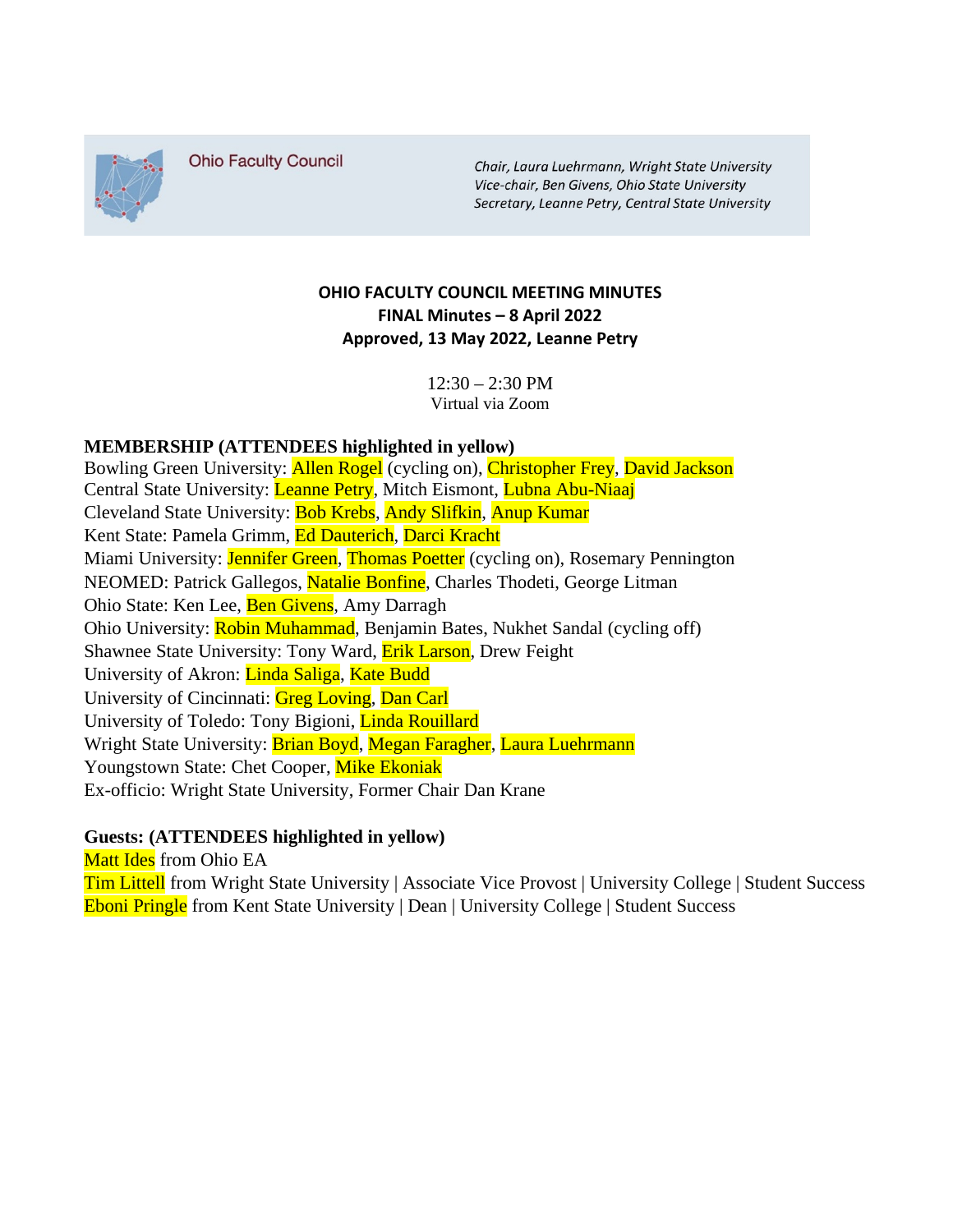8 April 2022, 12:30 – 2:30 PM (12:34 PM called to order after quorum of institutions confirmed; new Senate Chairs and Representatives from Bowling Green State University and Miami University introduced)

- 1. Agenda approved as distributed
- 2. Discussion and approval of minutes from March 11, 2022 (12:37 PM) Moved, seconded, motion to approve carried and minutes adopted as distributed.
- 3. Report of the OFC Executive Committee

a. Membership: this is the time of year that we begin to have new members join, as well as when veteran members depart. Help us keep membership communication list and webpage updated, and please double check that your university delegation is receiving all communications. Email OFC Secretary Leanne Petry with any changes [\(lpetry@centralstate.edu\)](mailto:lpetry@centralstate.edu).

b. Old Business:

1) Boards of Trustees: *Reminder*: Board of Trustee leaders need to affirm or decline their support of a textbook auto adopt policy, *decided in consultation with faculty leaders*, no later than August 15, 2022. HB110 (see p. 147).

2) Updates on responses to pending legislation: (HB 3217 and new HB 616) <https://ohiohouse.gov/committees/state-and-local-government/bills/hb327>

Campuses that have adopted resolutions supporting the Faculty Congress of Ohio resolution (either by name or in spirit) to date: Kent State, Miami, Ohio State, Shawnee and Toledo (others have votes pending)

3) Teaching and service awards on our campuses We continue to collect and review data on university-wide teaching and service awards:

## [https://docs.google.com/document/d/1A4yRkF6YWL2ejp6l4ArtlBnUJwOeloq\\_GIwceATUxBo/edit?usp=sharing](https://docs.google.com/document/d/1A4yRkF6YWL2ejp6l4ArtlBnUJwOeloq_GIwceATUxBo/edit?usp=sharing)

- c. New Business:
	- 1) OFC elections (see OFC Bylaws)
	- 2) Revisions to OFC website this summer: seeking suggestions (and volunteers)
	- 3) Barbara Gellman-Danley, HLC President, will join us for the June 10 OFC meeting
- 4. Guests: (1:00-1:30) Faculty roles promoting student academic success: models and best practices Tim Littell, Associate Vice Provost, Student Success, Wright State University Eboni Pringle, Dean, University College, Kent State University
- 5. Campus examples of shared governance successes and challenges: Round robin of campus updates, examples of shared governance, [member topics discussed included campus resolutions related to HB 327 and Academic Freedom policies, searches on campuses, DEI and DACA initiatives, student excusals for religious observances (i.e. "Faith Act"), lifting of campus mask mandates, faculty awards]. Faculty award discussion at each campus invited conversation focused on OFC faculty